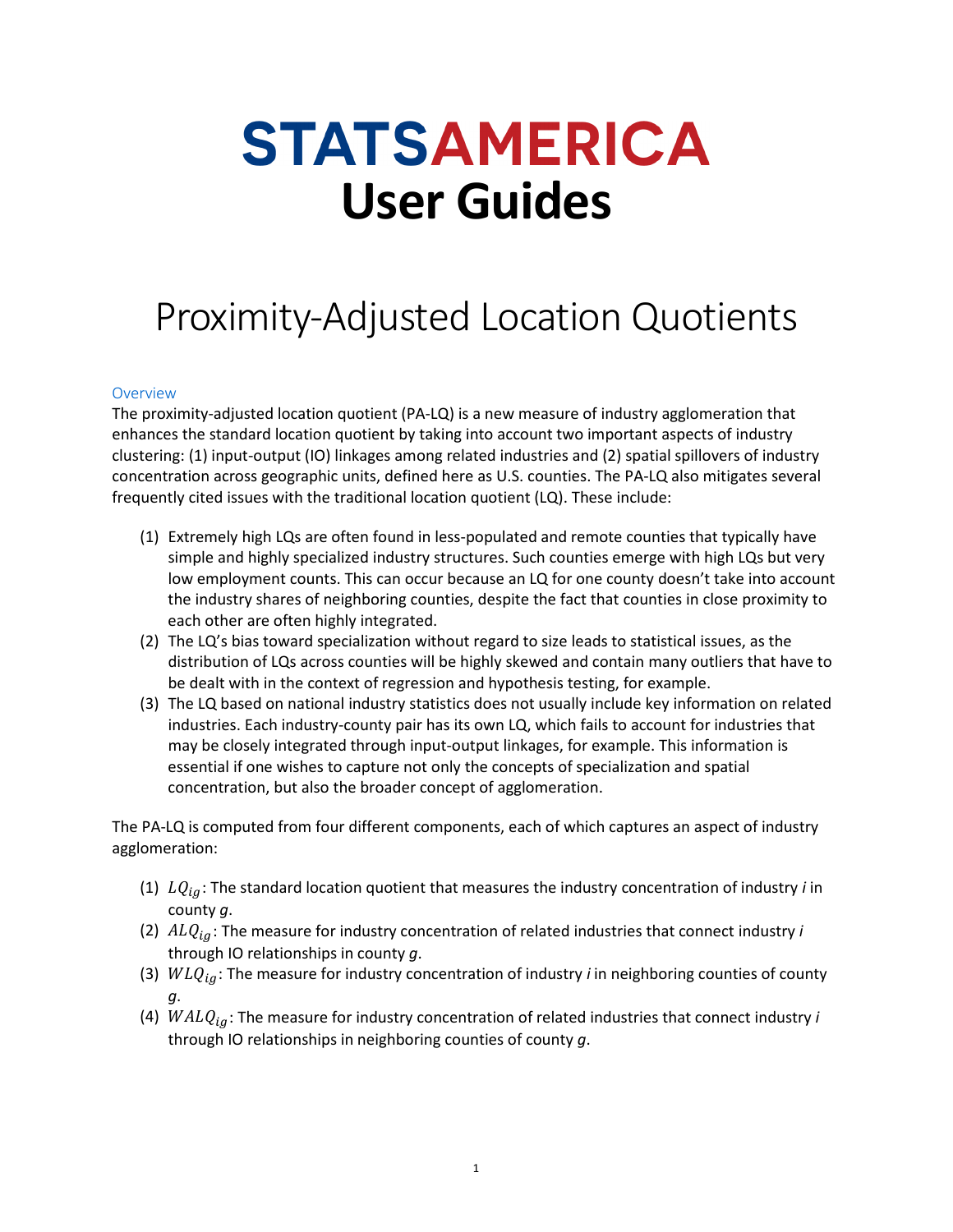The PA-LQ is the geometric mean of the four components, calculated as, for industry *i* in county *g*:

$$
PALQ_{ig} = [LQ_{ig} * (ALQ_{ig} + \varepsilon) * (WLQ_{ig} + \varepsilon) * (WALQ_{ig} + \varepsilon)]^{1/4}
$$

Where  $\varepsilon$  is a small positive number to make sure the ALQ, WLQ, and WALQ aren't zero, though we allow the PA-LQ to be zero if the LQ is zero to reflect the fact that not all industries are present in all counties.

A practical advantage of the PA-LQ over the traditional LQ is the attenuation of extreme values of the LQ in less-populated and remote counties, as well as the identification of large clusters in metropolitan areas like New York, Los Angeles, Chicago and others. In descriptive and applied regression analysis, the PA-LQ performs better than the LQ at capturing industry clusters and their hypothesized effects. Analyses of internal consistency of the PA-LQ also reveal the importance of input-output linkages on regional industry concentration.

## How to use the data

A simple application of these data are the quantile rankings of the PA-LQ to see where selected industries in a particular county compare to the rest of the nation. Industry-county pairs whose PA-LQ falls into the 90-95<sup>th</sup> or 95-100<sup>th</sup> quantile can be considered as being highly concentrated in the county relative to the U.S. Because of the composite nature of the PA-LQ, it doesn't register values nearly as extreme for small counties with high levels of industry specialization and, thus, it can be trusted to a greater extent than the traditional LQ.

Another advantage of the PA-LQ that enhances its practicality is how it can be easily disaggregated into its four component parts. The component parts build on each other, with each one providing more information than the last:

| LQ                                                                                           | <b>ALQ</b>                                                                                                 | <b>WLQ</b>                                                                                                 | <b>WALQ</b>                                                                                                                                  | <b>PA-LQ</b>                                                       |
|----------------------------------------------------------------------------------------------|------------------------------------------------------------------------------------------------------------|------------------------------------------------------------------------------------------------------------|----------------------------------------------------------------------------------------------------------------------------------------------|--------------------------------------------------------------------|
| Measures the<br>concentration<br>of a single<br>industry <i>i</i> in a<br>single county<br>g | Measures the<br>concentration<br>of industries<br>related to i<br>through<br>input-output<br>relationships | Measures the<br>concentration<br>of a single<br>industry <i>i</i> in<br><b>counties</b><br>adjacent to $q$ | Measures the<br>concentration<br>of industries<br>related to i<br>through<br>input-output<br>relationships<br>in counties<br>adjacent to $q$ | The<br>geometric<br>average of<br>the previous<br>four<br>measures |

Though the PA-LQ is the most complete measurement because it's an amalgam of the measures, each component part is informative on its own. The LQ is the most basic building block, and, despite its many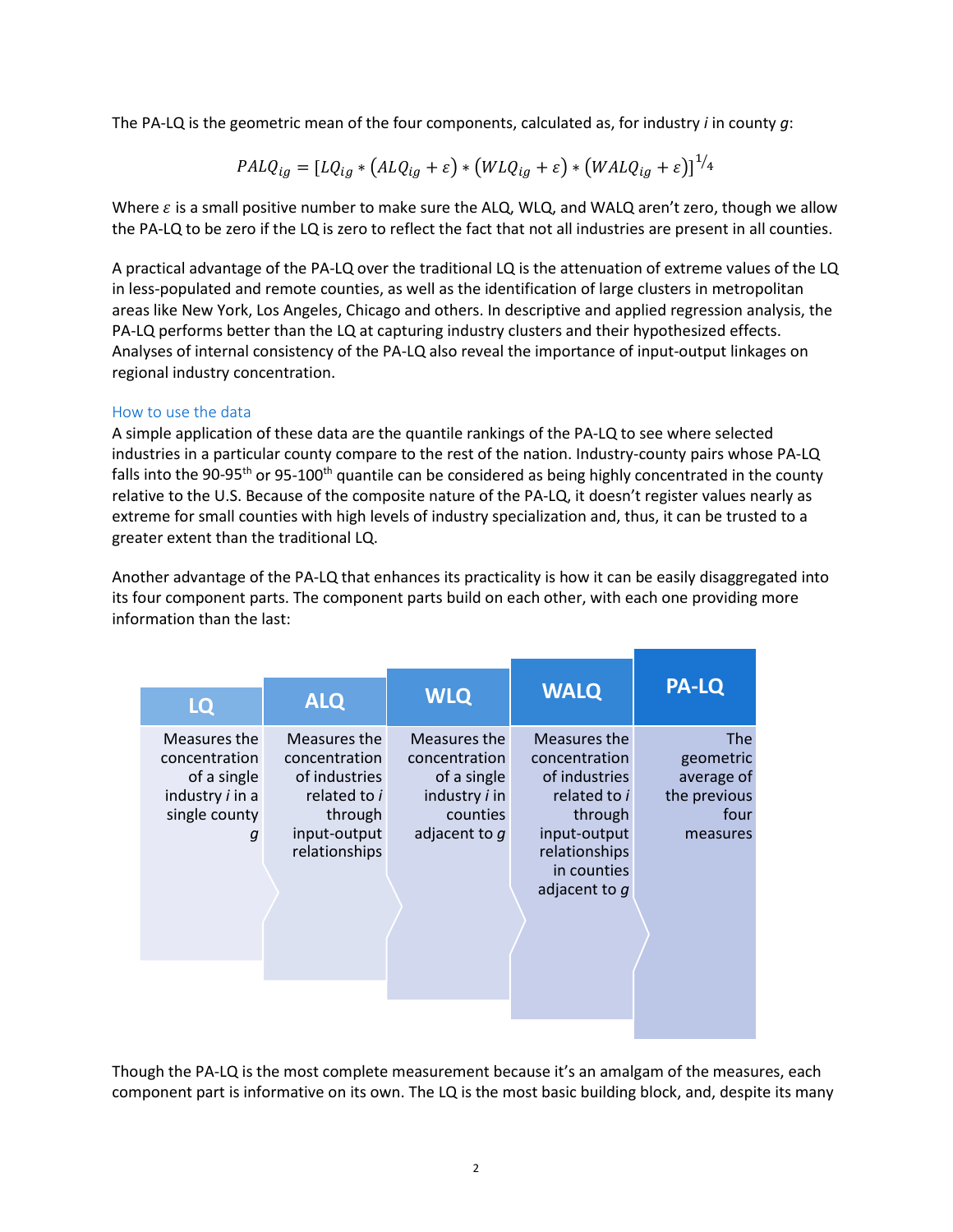flaws, it can still be informative for counties that aren't too small and have a relatively diverse industry structure. The ALQ can be used for identifying industries related through input-output linkages, which is useful to see which industries are dependent on each other. A practitioner could use the ALQ to consider, for example, how negative or positive shocks to one industry may impact other industries that are linked through supply chains.

The WLQ is concerned with regional spatial concentration and agglomeration within a single industry. A practitioner may use the WLQ to see the extent to which an industry in their county is regionally significant. This could be useful for identifying industries that could be susceptible to regional economic downturns. The WALQ combines the ALQ and WLQ to measure the concentration of industries related through both input-output and spatial linkages. It's meant to reinforce the strength of an industry's concentration in a county if the same industry and its related industries concentrate in surrounding counties. Practitioners can use this measure to get an idea of which industry clusters (which for the purposes of this measure are those industries connected through IO linkages) are regionally significant. Practitioners can use this information to consider which industries should be prioritized for business expansion, for instance.

Finally, the PA-LQ is computed as the geometric average of the four components. We use the geometric average to attenuate large values of the LQ that are likely to occur in smaller counties with simple industrial structures. Large values of any of the measures would artificially skew the PA-LQ upward if the arithmetic mean were used. A caveat with the PA-LQ is our decision to measure the industry relatedness in terms of input-output linkages, which omits other factors that can connect industries like worker skills or technology, for example. Nonetheless, our decision is based on the existing literature.

You may notice from the formula above that each of the components is given equal weight in the geometric mean calculation. This is another subjective decision but one that can easily be modified based on the user's judgment of importance. Users can simply download the data for each of the component measures, which we provide, and weight some components more heavily than others if they wish. If, for example, a practitioner is especially interested in the spatial and IO concentration of an industry and less interested in the single industry's concentration in a single county, they can weight the WALQ more heavily and discount the LQ in the calculation. Let's see how this could work using an example.

In Lake County, Florida, in the year 2015, the "insurance carriers and related activities" sector (NAICS 524) has a relatively high PA-LQ, in the 75-90<sup>th</sup> percentile. How is this calculated?

$$
PALQ_{ig} = [0.349 * 0.727 * 1.035 * 0.826]^{1/4}
$$

$$
PALQ_{ig} = 0.682
$$

But say that a practitioner is more interested in the components that measures regional concentration in neighboring counties (i.e., Orange County [Orlando], Sumter County, Polk County, Marion County and Volusia County) and industries related through IO linkages. The practitioner can then weight the ALQ, WLQ, and WALQ more heavily. Let's say they decide to weight the ALQ, WLQ and WALQ by a factor of three. What would the calculation look like now?

$$
PALQ_{ig} = [0.3491 * 0.7273 * 1.0353 * 0.8263]1/10
$$